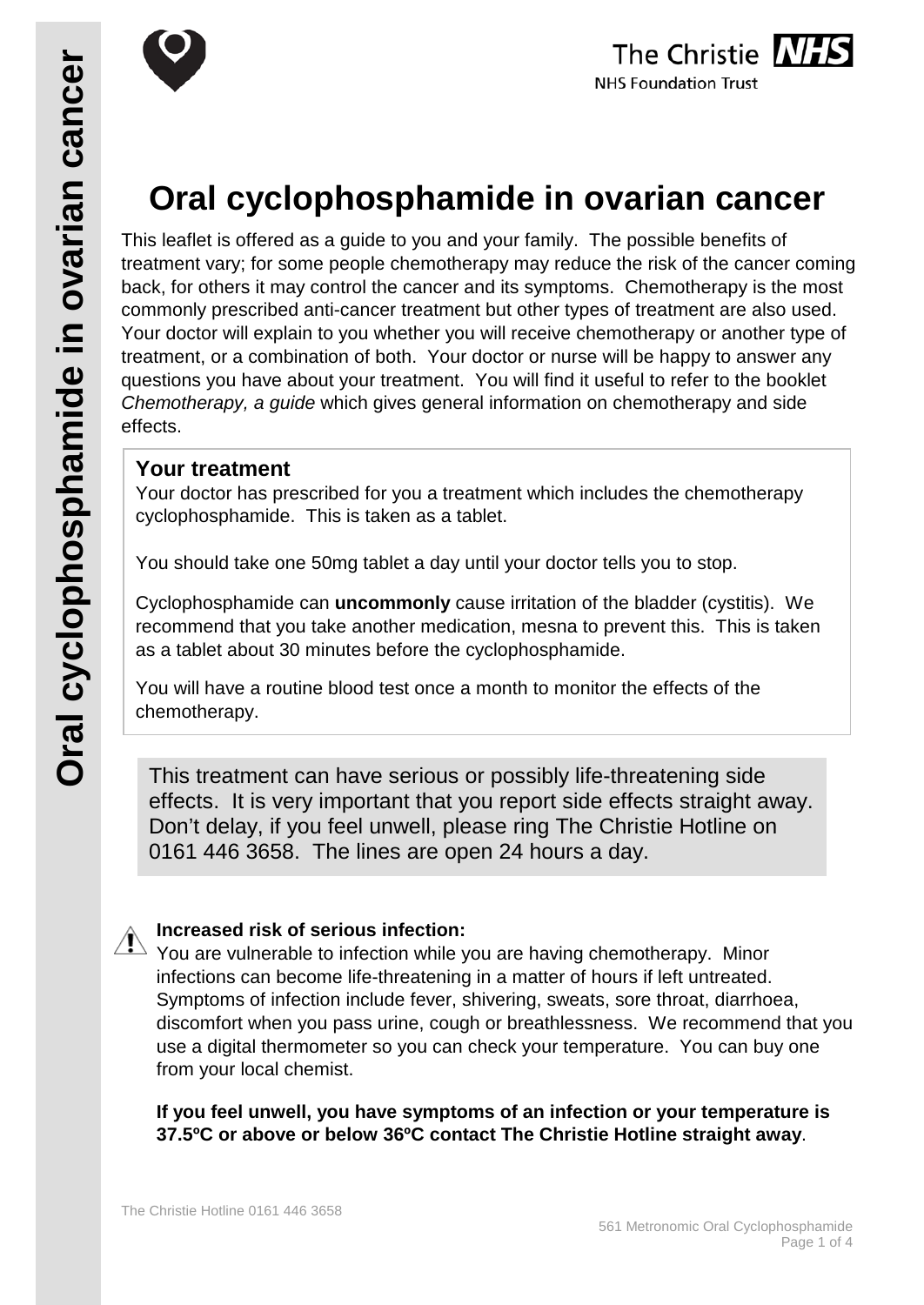# **Possible side effects**

Chemotherapy can cause many different side effects. Some are more likely to occur than others. Everyone is different and not everyone gets all the side effects. Most side effects are usually temporary, but in some rare cases they can be life-threatening. It is important to tell your hospital doctor or nurse about any side effects so they can be monitored and, where possible, treated.

#### **Common side effects (more than 1 in 10)**

#### • **Anaemia (low number of red blood cells)**

While having this treatment you may become anaemic. This may make you feel tired and breathless. Let your doctor or nurse know if these symptoms are a problem. You may need a blood transfusion.

#### • **Mild nausea and vomiting (sickness)**

You may notice some mild sickness while taking the cyclophosphamide. You will be given some anti-sickness tablets to take at home if you need to. If you continue to feel or be sick, contact your GP or this hospital, because your anti-sickness medication may need to be changed or increased.

#### • **Lethargy**

Some chemotherapy may make you feel tired and lacking in energy. It can be frustrating when you feel unable to cope with routine tasks. If you do feel tired, take rest and get help with household chores. If necessary, take time off work. Gentle exercise such as walking can be beneficial.

#### • **Loss of appetite**

A dietitian or specialist nurse at can give you advice and tips on diet and how to improve your appetite.

## **Uncommon side effects (less than 1 in 10)**

#### • **Allergic reactions**

Allergic reactions to this chemotherapy are uncommon, but please get medical help if you notice any of the following after taking the cyclophosphamide tablets: fevers and chills, back pain, shortness of breath, headaches and swelling of the face. Your doctor may prescribe medication that can help to reduce these side effects, if necessary.

## • **Bladder irritation (cystitis)**

Cyclosphosphamide can cause irritation of the bladder lining. This is normally prevented by taking a tablet of Mesna alongside the cyclophosphamide. You should also try to drink plenty of fluids whilst on this treatment. However, if you notice blood in your urine or burning pain on passing urine, you should stop taking the cyclophosphamide tablets and contact The Christie Hotline immediately for further advice. Mesna tablets can interfere with urine test results, so please tell the doctor that you are on Mesna if you are having a urine test.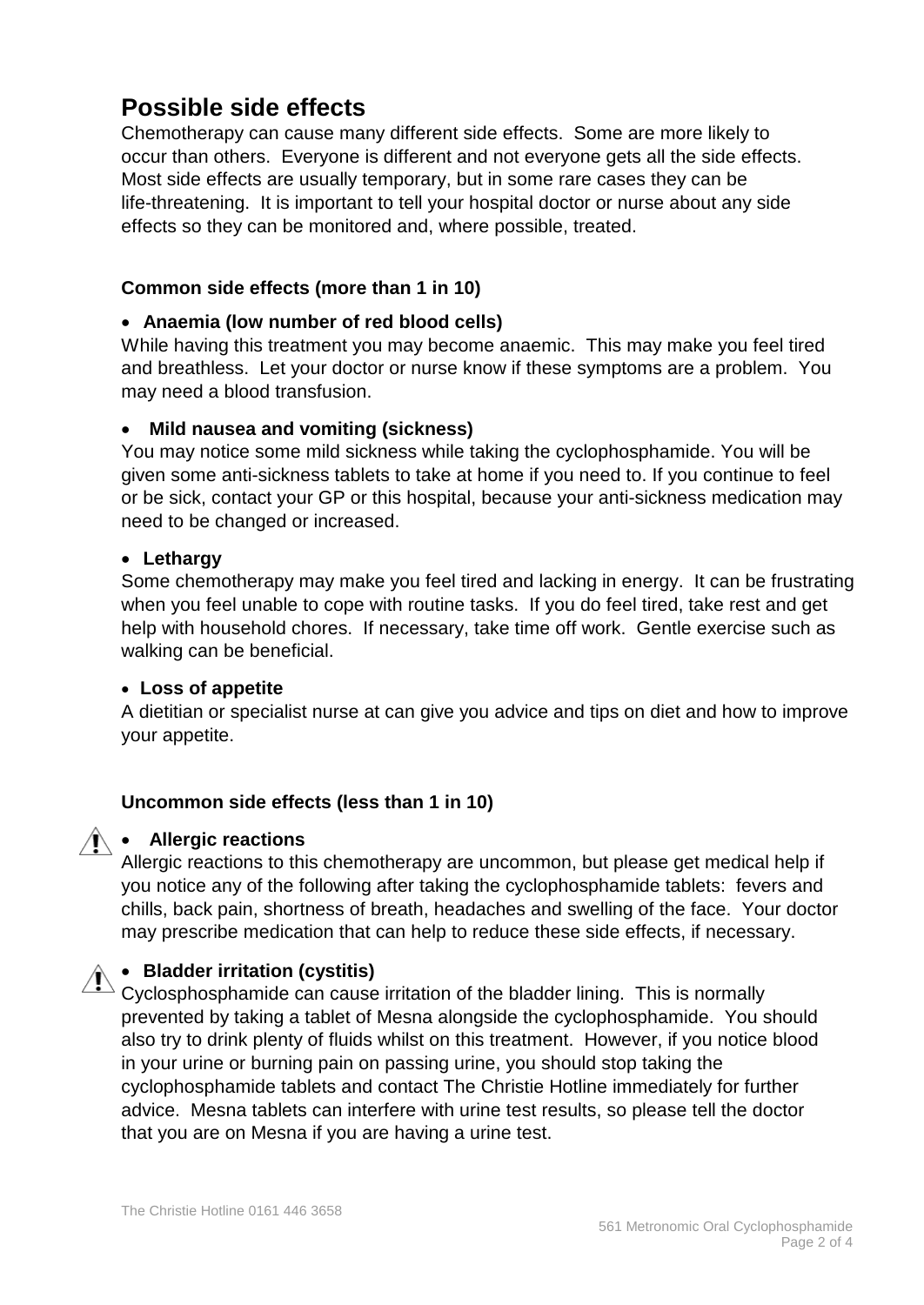## • **Bruising or bleeding**

This treatment can reduce the production of platelets which help the blood clot. Let your doctor know if you have any unexplained bruising or bleeding, such as nosebleeds, bloodspots or rashes on the skin, and bleeding gums. You may need a platelet transfusion.

#### • **Occasional hair thinning**

Some hair thinning and occasional hair loss may occur during treatment. It is advisable to avoid perms, colours, use of hot brushes and vigorous, frequent washing that could increase hair loss. Please remember that this is a temporary side effect and your hair will grow back when your treatment is completed. If you would like an appointment with the wig service, this can be arranged for you. Ask the staff for a copy of 'The wig fitting service.'

#### **Rare side effects (less than 1 in 100)**

#### • **Sore mouth**

Your mouth may become sore or dry, or you may notice small mouth ulcers during this treatment. Drinking plenty of fluids and cleaning your teeth regularly and gently with a soft toothbrush can help to reduce the risk of this happening. We can prescribe a mouthwash for you to use during treatment. You can dilute this with water if your mouth is sore. Ask your doctor or nurse for further advice. There is also general mouth care information in the chemotherapy booklet. If you continue to have a sore mouth, please contact The Christie Hotline.

#### • **Diarrhoea**

You may have mild diarrhoea and anti-diarrhoea tablets may help. However, if you develop severe diarrhoea (more than four times a day) it is important to contact The Christie Hotline straight away for advice as this may be a sign of a serious infection.

#### • **Changes in lung tissue**

Very rarely, cyclophosphamide can cause fibrosis (scarring) in the lungs. If you start to feel short of breath or develop a cough please stop taking your cyclophosphamide and contact The Christie Hotline immediately.

#### • **Changes in the way your heart works**

Cyclophosphamide can rarely affect how the heart works. However, it is very rare for the heart to be affected by the doses of treatment you will be receiving.

#### • **Nail changes**

Your nails may become darker or ridged. These changes grow out over a few months once the treatment has finished.

#### • **Skin changes**

Your skin may darken, due to excess production of pigment, but this is rare.

#### **Serious and potentially life threatening side effects**

In a small proportion of patients chemotherapy can result in very severe side effects which may rarely result in death. The team caring for you will discuss the risk of these side effects with you.